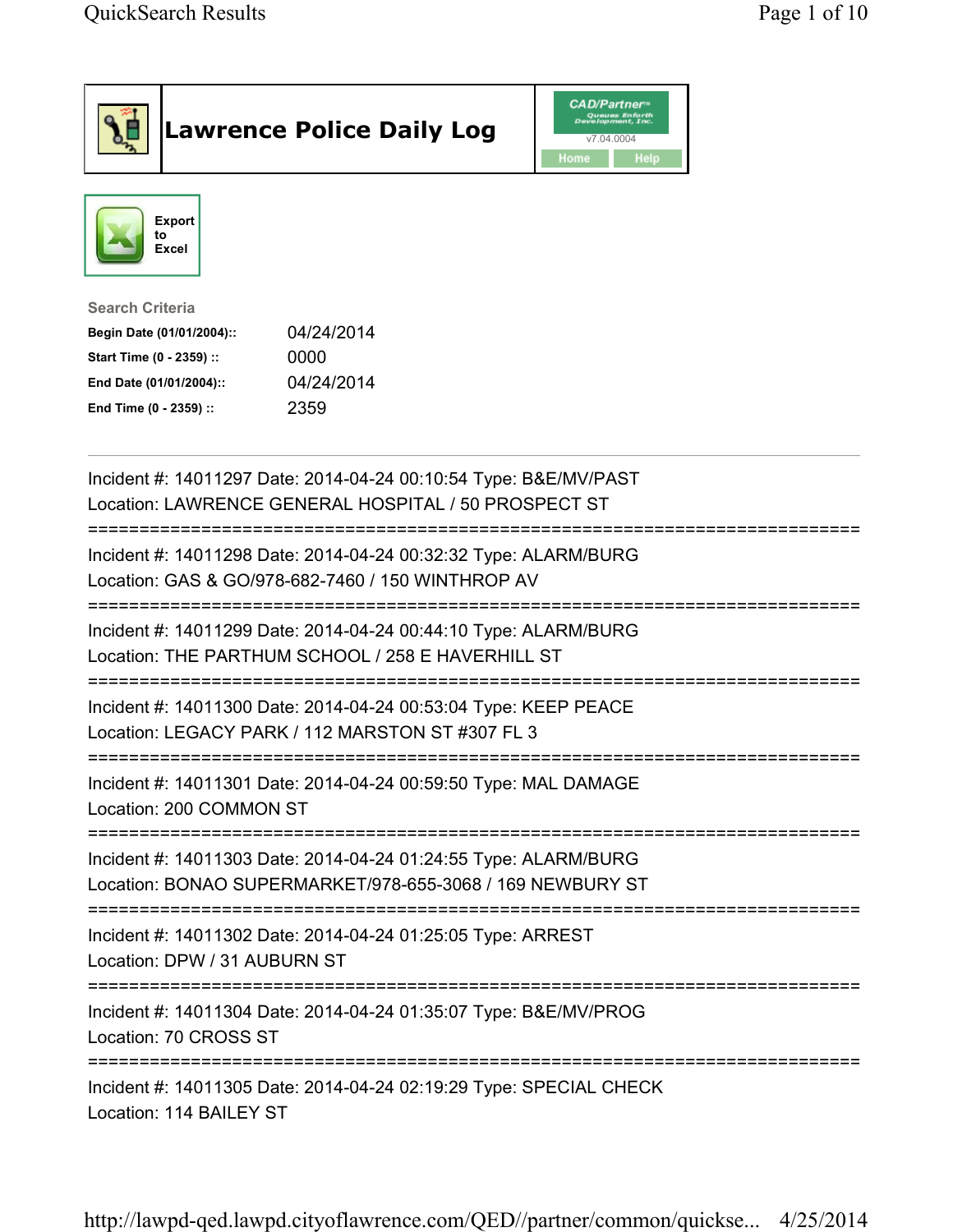| Incident #: 14011306 Date: 2014-04-24 02:39:18 Type: STOL/MV/PAS<br>Location: 32 HIGHLAND ST                                                            |
|---------------------------------------------------------------------------------------------------------------------------------------------------------|
| Incident #: 14011307 Date: 2014-04-24 03:59:44 Type: MAL DAMAGE<br>Location: 99 MYRTLE ST                                                               |
| Incident #: 14011308 Date: 2014-04-24 05:36:15 Type: STOL/MV/PAS<br>Location: 168 JACKSON ST                                                            |
| Incident #: 14011309 Date: 2014-04-24 05:49:30 Type: ALARM/BURG<br>Location: CVS PHARMACY / 266 BROADWAY                                                |
| Incident #: 14011310 Date: 2014-04-24 06:35:52 Type: ALARM/BURG<br>Location: RIO BAR AND GRILL / 9 APPLETON ST                                          |
| Incident #: 14011311 Date: 2014-04-24 06:45:49 Type: MV/BLOCKING<br>Location: 20 RHINE ST                                                               |
| Incident #: 14011312 Date: 2014-04-24 06:56:00 Type: NOTIFICATION<br>Location: 47 WHITE ST                                                              |
| Incident #: 14011313 Date: 2014-04-24 07:15:11 Type: SUS PERS/MV<br>Location: 65 UNION ST                                                               |
| Incident #: 14011314 Date: 2014-04-24 07:47:55 Type: TOW OF M/V<br>Location: 25 SUMMER ST                                                               |
| Incident #: 14011315 Date: 2014-04-24 07:49:03 Type: ALARM/BURG<br>Location: LAWRENCE/METHUEN FAMILY COALIT / 112 E HAVERHILL ST                        |
| Incident #: 14011316 Date: 2014-04-24 07:56:49 Type: ANIMAL COMPL<br>Location: DUNKIN DONUTS / 581 ANDOVER ST<br>;===================================== |
| Incident #: 14011317 Date: 2014-04-24 08:13:43 Type: LARCENY/PAST<br>Location: 71 MYRTLE ST                                                             |
| Incident #: 14011318 Date: 2014-04-24 08:14:44 Type: ALARM/BURG<br>Location: PAOLA EXPRESS/978-688-3200 / 491 BROADWAY                                  |
| -------------<br>Incident #: 14011319 Date: 2014-04-24 08:50:23 Type: SUS PERS/MV<br>Location: TENIADEC IEMEI DV / 904 ECCEV CT                         |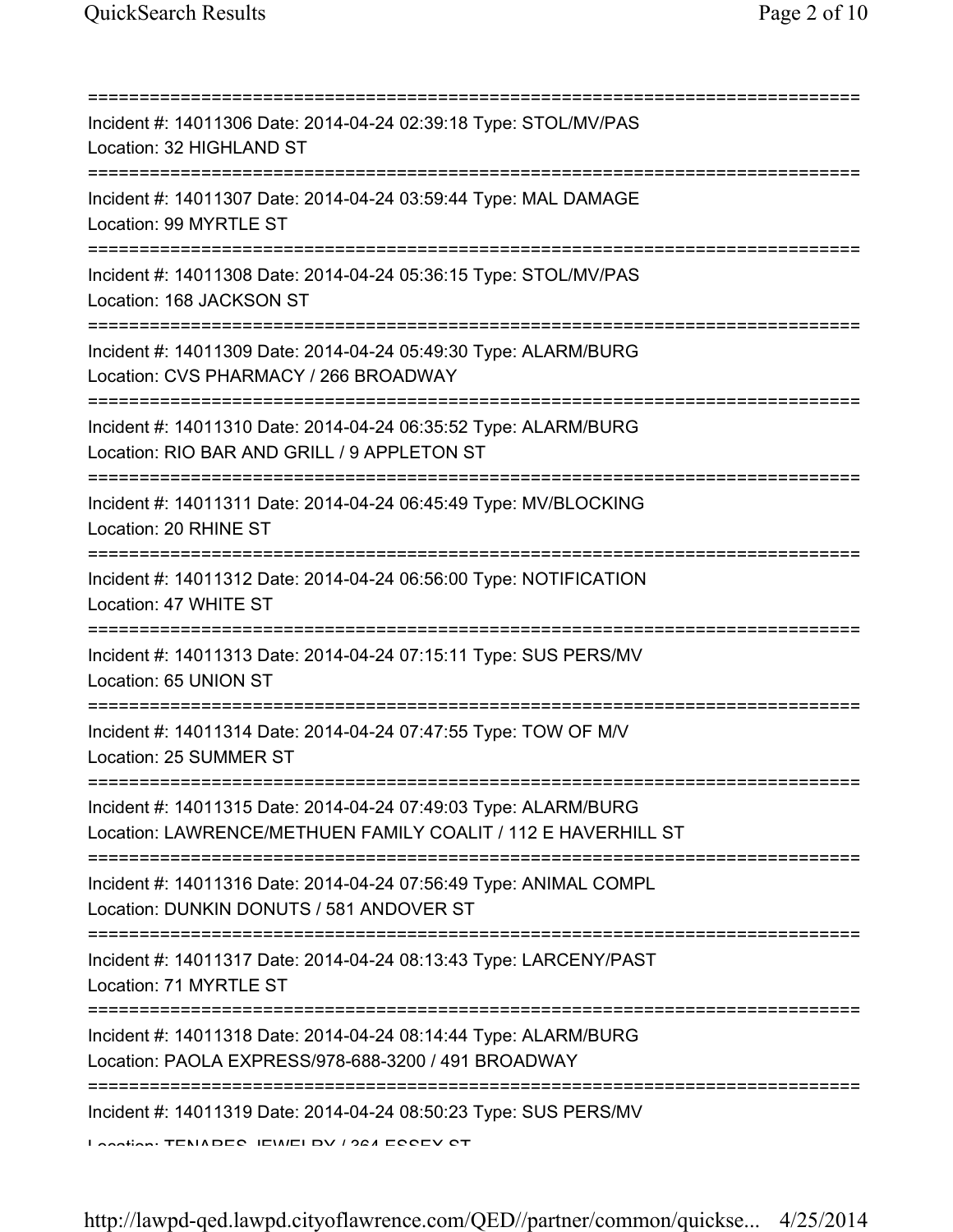| Incident #: 14011320 Date: 2014-04-24 08:53:31 Type: ARREST<br>Location: 305 HAMPSHIRE ST #B FL 1<br>;=================================== |
|-------------------------------------------------------------------------------------------------------------------------------------------|
| Incident #: 14011321 Date: 2014-04-24 09:13:39 Type: ALARM/BURG<br>Location: CONSTANZA MARKET / 271 LAWRENCE ST                           |
| Incident #: 14011322 Date: 2014-04-24 09:27:18 Type: MAN DOWN<br>Location: LA FRUITERIA / 75 MANCHESTER ST                                |
| Incident #: 14011323 Date: 2014-04-24 09:40:10 Type: 209A/VIOLATION<br>Location: 40 FAIRMONT ST FL 1ST                                    |
| Incident #: 14011324 Date: 2014-04-24 09:50:11 Type: RECOV/STOL/MV<br>Location: ARCHER ST & WEST ST                                       |
| Incident #: 14011325 Date: 2014-04-24 09:51:23 Type: LARCENY/PAST<br>Location: 40 LAWRENCE ST                                             |
| Incident #: 14011326 Date: 2014-04-24 10:02:46 Type: RECOV/STOL/MV<br>Location: JACKSON LUMBER CO. / 215 MARKET ST                        |
| :=======================<br>Incident #: 14011327 Date: 2014-04-24 10:15:57 Type: MEDIC SUPPORT<br>Location: 152 NEWBURY ST FL 1STFL       |
| Incident #: 14011328 Date: 2014-04-24 10:18:53 Type: TOW OF M/V<br>Location: 29 MONMOUTH ST                                               |
| Incident #: 14011329 Date: 2014-04-24 10:25:19 Type: TOW/REC/STOL<br>Location: 2 THORNDIKE ST                                             |
| Incident #: 14011330 Date: 2014-04-24 10:29:12 Type: LOST PROPERTY<br>Location: 83 JACKSON ST                                             |
| Incident #: 14011331 Date: 2014-04-24 10:40:33 Type: MAL DAMAGE<br>Location: 380 ELM ST                                                   |
| Incident #: 14011332 Date: 2014-04-24 10:46:01 Type: CK WELL BEING<br>Location: 25 SPRINGFIELD ST FL 1STFL                                |
| Incident #: 14011333 Date: 2014-04-24 11:26:48 Type: STOLEN PROP                                                                          |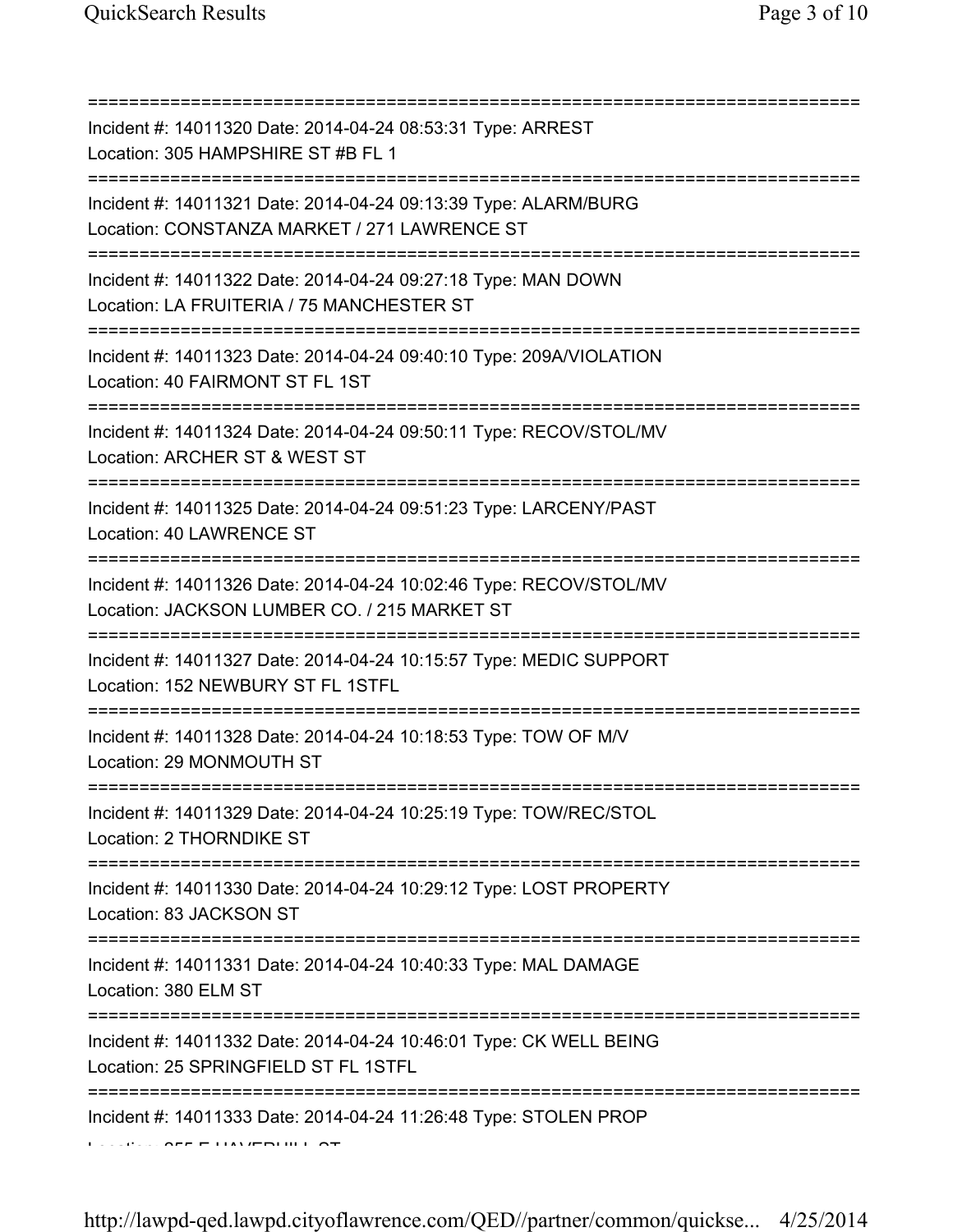=========================================================================== Incident #: 14011334 Date: 2014-04-24 11:36:12 Type: IDENTITY THEFT Location: 251 ANDOVER ST =========================================================================== Incident #: 14011335 Date: 2014-04-24 11:42:10 Type: B&E/PAST Location: 49 SWAN ST FL 1STFL =========================================================================== Incident #: 14011336 Date: 2014-04-24 11:44:40 Type: SUS PERS/MV Location: 345 LOWELL ST =========================================================================== Incident #: 14011337 Date: 2014-04-24 11:45:24 Type: ALARMS Location: 498 HAVERHILL ST #1 =========================================================================== Incident #: 14011338 Date: 2014-04-24 11:51:12 Type: B&E/MV/PAST Location: 87 E HAVERHILL ST =========================================================================== Incident #: 14011339 Date: 2014-04-24 11:55:52 Type: M/V STOP Location: 103 BROADWAY =========================================================================== Incident #: 14011340 Date: 2014-04-24 11:56:37 Type: TOW OF M/V Location: 65 UNION ST =========================================================================== Incident #: 14011341 Date: 2014-04-24 11:57:49 Type: DISTURBANCE Location: 142 S UNION ST =========================================================================== Incident #: 14011342 Date: 2014-04-24 12:07:38 Type: STOL/MV/PAS Location: 188 HIGH ST =========================================================================== Incident #: 14011343 Date: 2014-04-24 12:14:59 Type: SEX OFF. PAST Location: 130 OXFORD ST =========================================================================== Incident #: 14011344 Date: 2014-04-24 12:15:53 Type: COURT DOC SERVE Location: 7A BROADWAY =========================================================================== Incident #: 14011345 Date: 2014-04-24 12:21:59 Type: LOCKOUT Location: 143 OSGOOD ST =========================================================================== Incident #: 14011346 Date: 2014-04-24 12:27:29 Type: UNWANTEDGUEST Location: 174 GARDEN ST FL 3 =========================================================================== Incident #: 14011347 Date: 2014-04-24 12:43:54 Type: 209A/SERVE Location: 71 BODWELL ST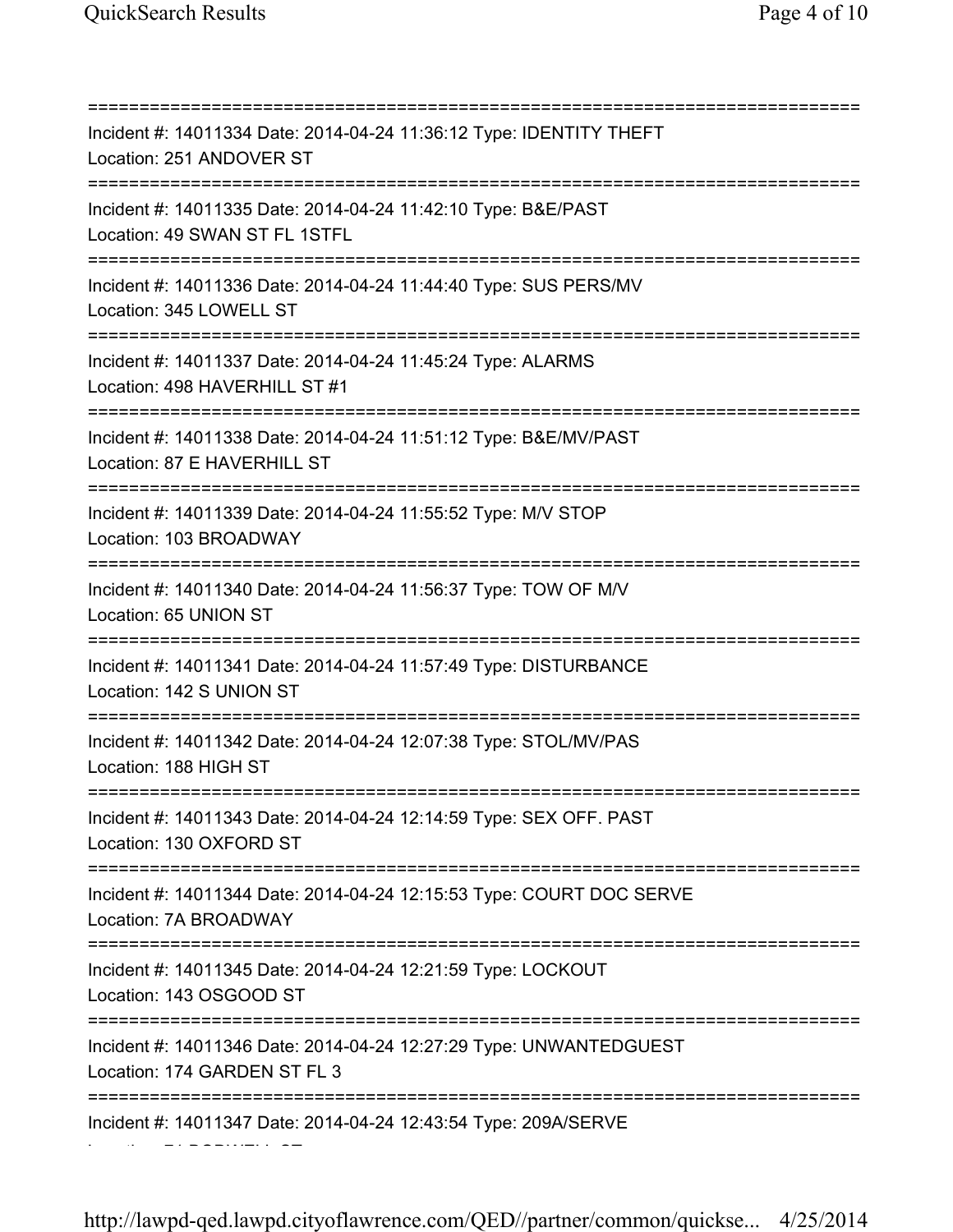=========================================================================== Incident #: 14011348 Date: 2014-04-24 12:45:25 Type: 209A/SERVE Location: 519 HAVERHILL ST =========================================================================== Incident #: 14011349 Date: 2014-04-24 12:46:19 Type: COURT DOC SERVE Location: 519 HAVERHILL ST =========================================================================== Incident #: 14011350 Date: 2014-04-24 12:48:33 Type: B&E FOLLOW UP Location: 32 PORTLAND ST =========================================================================== Incident #: 14011351 Date: 2014-04-24 12:54:17 Type: CK WELL BEING Location: 163 WEST ST FL 2 =========================================================================== Incident #: 14011352 Date: 2014-04-24 12:59:08 Type: B&E FOLLOW UP Location: 26 EAST ST =========================================================================== Incident #: 14011353 Date: 2014-04-24 13:03:14 Type: B&E FOLLOW UP Location: 33 SALEM ST =========================================================================== Incident #: 14011354 Date: 2014-04-24 13:06:15 Type: IDENTITY THEFT Location: 48 SARATOGA ST =========================================================================== Incident #: 14011355 Date: 2014-04-24 13:10:45 Type: AUTO ACC/UNK PI Location: BEACON ST & BOURQUE ST =========================================================================== Incident #: 14011356 Date: 2014-04-24 13:12:08 Type: MAL DAMAGE Location: 350 HAVERHILL ST =========================================================================== Incident #: 14011357 Date: 2014-04-24 13:21:22 Type: WOMAN DOWN Location: BAILEY ST & S UNION ST =========================================================================== Incident #: 14011358 Date: 2014-04-24 13:26:55 Type: LARCENY/PAST Location: 157 SALEM ST =========================================================================== Incident #: 14011359 Date: 2014-04-24 13:28:49 Type: ALARM/BURG Location: 165 BUTLER ST =========================================================================== Incident #: 14011360 Date: 2014-04-24 13:33:32 Type: B&E FOLLOW UP Location: 35 GROTON ST =========================================================================== Incident #: 14011361 Date: 2014-04-24 13:42:05 Type: B&E FOLLOW UP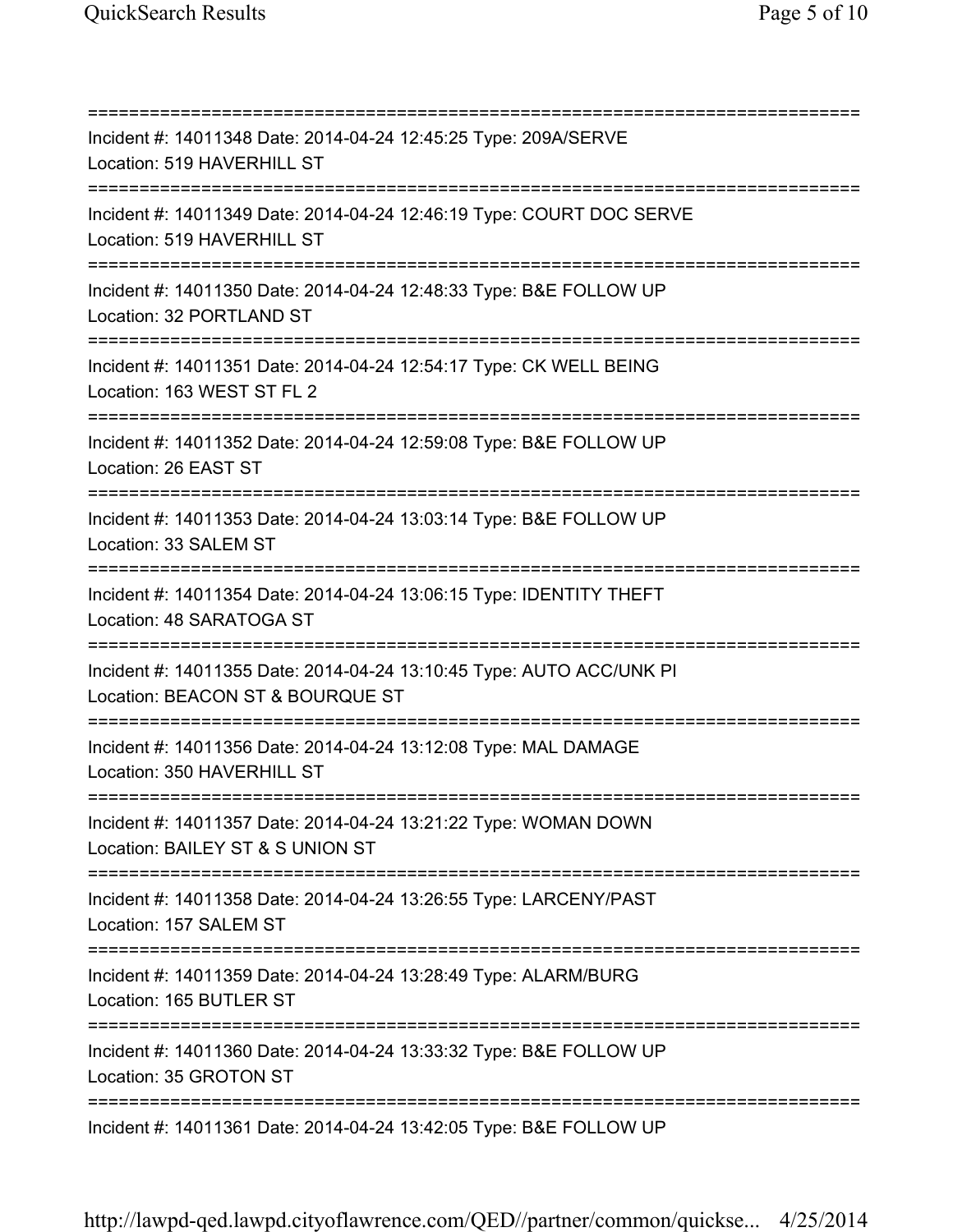=========================================================================== Incident #: 14011362 Date: 2014-04-24 13:44:48 Type: UNWANTEDGUEST Location: 29 ORCHARD ST FL 1STFL =========================================================================== Incident #: 14011363 Date: 2014-04-24 14:02:31 Type: LIC PLATE STO Location: 30 WARREN ST =========================================================================== Incident #: 14011364 Date: 2014-04-24 14:07:36 Type: B&E FOLLOW UP Location: 61 KINGSTON ST =========================================================================== Incident #: 14011365 Date: 2014-04-24 14:09:33 Type: HIT & RUN M/V Location: 40 LAWRENCE ST =========================================================================== Incident #: 14011366 Date: 2014-04-24 14:11:33 Type: B&E FOLLOW UP Location: 52 EVERETT ST =========================================================================== Incident #: 14011367 Date: 2014-04-24 14:13:44 Type: M/V STOP Location: 18 WINTHROP AV =========================================================================== Incident #: 14011368 Date: 2014-04-24 14:14:02 Type: ALARM/BURG Location: COMMUNITY WORKS / 168 NEWBURY ST =========================================================================== Incident #: 14011369 Date: 2014-04-24 14:28:59 Type: SUS PERS/MV Location: 243 ERVING AV =========================================================================== Incident #: 14011370 Date: 2014-04-24 14:31:01 Type: B&E FOLLOW UP Location: 23 EVERETT ST =========================================================================== Incident #: 14011371 Date: 2014-04-24 14:42:23 Type: INVESTIGATION Location: 48 THORNDIKE ST =========================================================================== Incident #: 14011372 Date: 2014-04-24 14:42:44 Type: NOTIFICATION Location: 73 JACKSON ST #APT 3 =========================================================================== Incident #: 14011373 Date: 2014-04-24 14:44:29 Type: AUTO ACC/UNK PI Location: DURSO AV & WINTHROP AV =========================================================================== Incident #: 14011374 Date: 2014-04-24 14:50:44 Type: A&B PROG Location: 10 ALDEN CT =========================================================================== Incident #: 14011375 Date: 2014-04-24 14:52:30 Type: IDENTITY THEFT

http://lawpd-qed.lawpd.cityoflawrence.com/QED//partner/common/quickse... 4/25/2014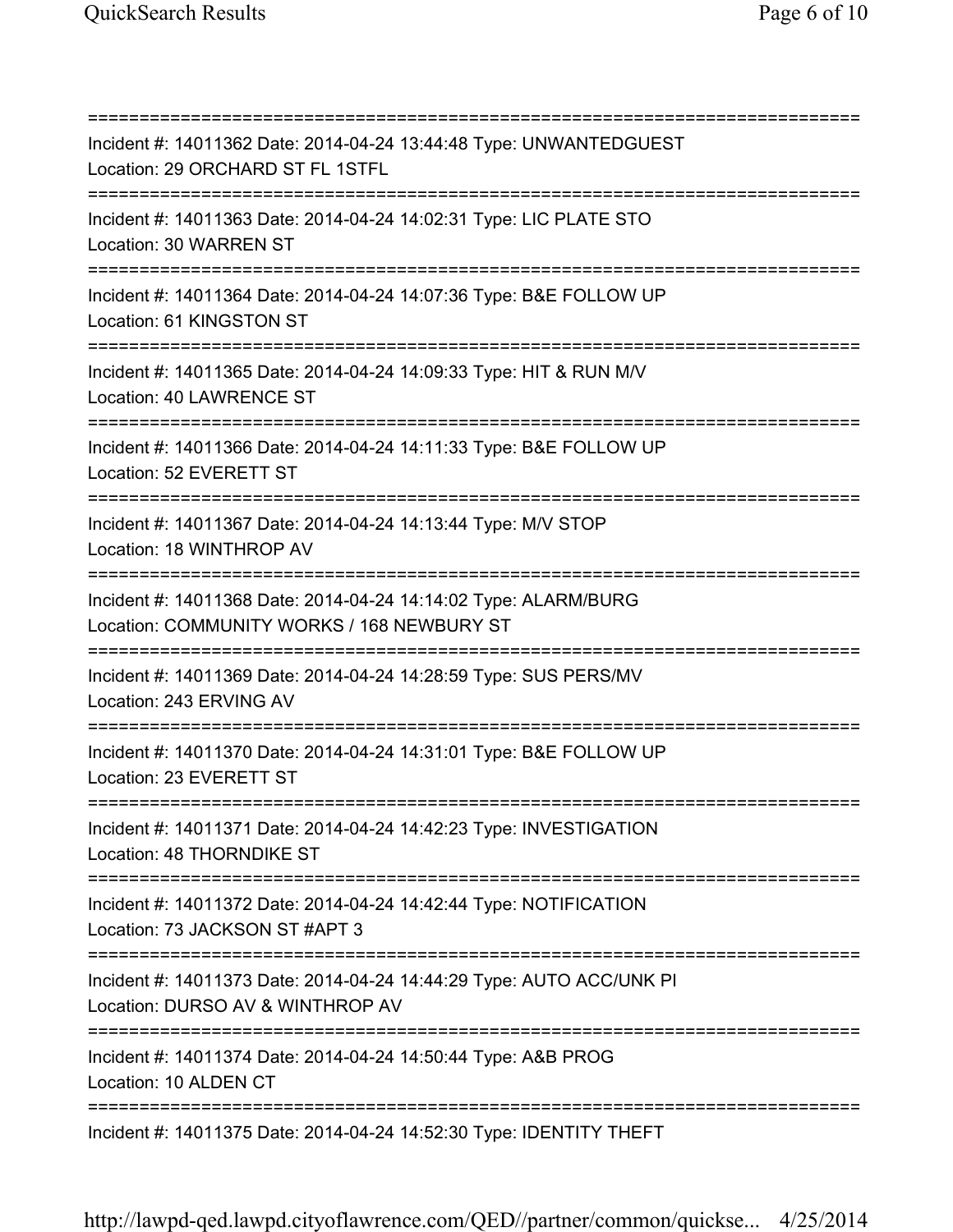| Location: 122 CROSS ST                                                                                                         |
|--------------------------------------------------------------------------------------------------------------------------------|
| Incident #: 14011376 Date: 2014-04-24 14:54:13 Type: AUTO ACC/NO PI<br>Location: 250 CANAL ST                                  |
| Incident #: 14011377 Date: 2014-04-24 15:00:13 Type: CK WELL BEING<br>Location: HANCOCK ST                                     |
| Incident #: 14011378 Date: 2014-04-24 15:06:40 Type: ALARM/HOLD<br>Location: CABA RESD. / 120 TRENTON ST                       |
| Incident #: 14011379 Date: 2014-04-24 15:30:06 Type: RECOV/STOL/MV<br>Location: 2 LENOX ST<br>================================ |
| Incident #: 14011380 Date: 2014-04-24 15:32:57 Type: GUN CALL<br>Location: 74 IRENE ST FL 3<br>------------------------------- |
| Incident #: 14011381 Date: 2014-04-24 15:41:17 Type: TEST QED<br>Location: FRANCO AMERICAN WAR VETS / 272 BROADWAY             |
| Incident #: 14011382 Date: 2014-04-24 15:51:41 Type: DISTURBANCE<br>Location: 24 HALE ST                                       |
| Incident #: 14011383 Date: 2014-04-24 15:55:59 Type: MAL DAMAGE<br>Location: 33 WASHINGTON ST                                  |
| Incident #: 14011384 Date: 2014-04-24 16:10:00 Type: DRUG VIO<br>Location: 50 BROADWAY                                         |
| Incident #: 14011385 Date: 2014-04-24 16:11:45 Type: 209A/VIOLATION<br>Location: 140 OXFORD ST FL 2                            |
| Incident #: 14011386 Date: 2014-04-24 16:15:28 Type: ALARMS<br>Location: 141 WINTHROP AV                                       |
| Incident #: 14011387 Date: 2014-04-24 16:16:28 Type: MISSING PERS<br>Location: 309 SALEM ST                                    |
| =========================<br>Incident #: 14011388 Date: 2014-04-24 16:21:33 Type: BRIBERY<br>Location: 527 LOWELL ST           |
| Indident # 4 44044900 Dotal OA 4 A 44 42.94.94 Tunes IDENITITV TUEET                                                           |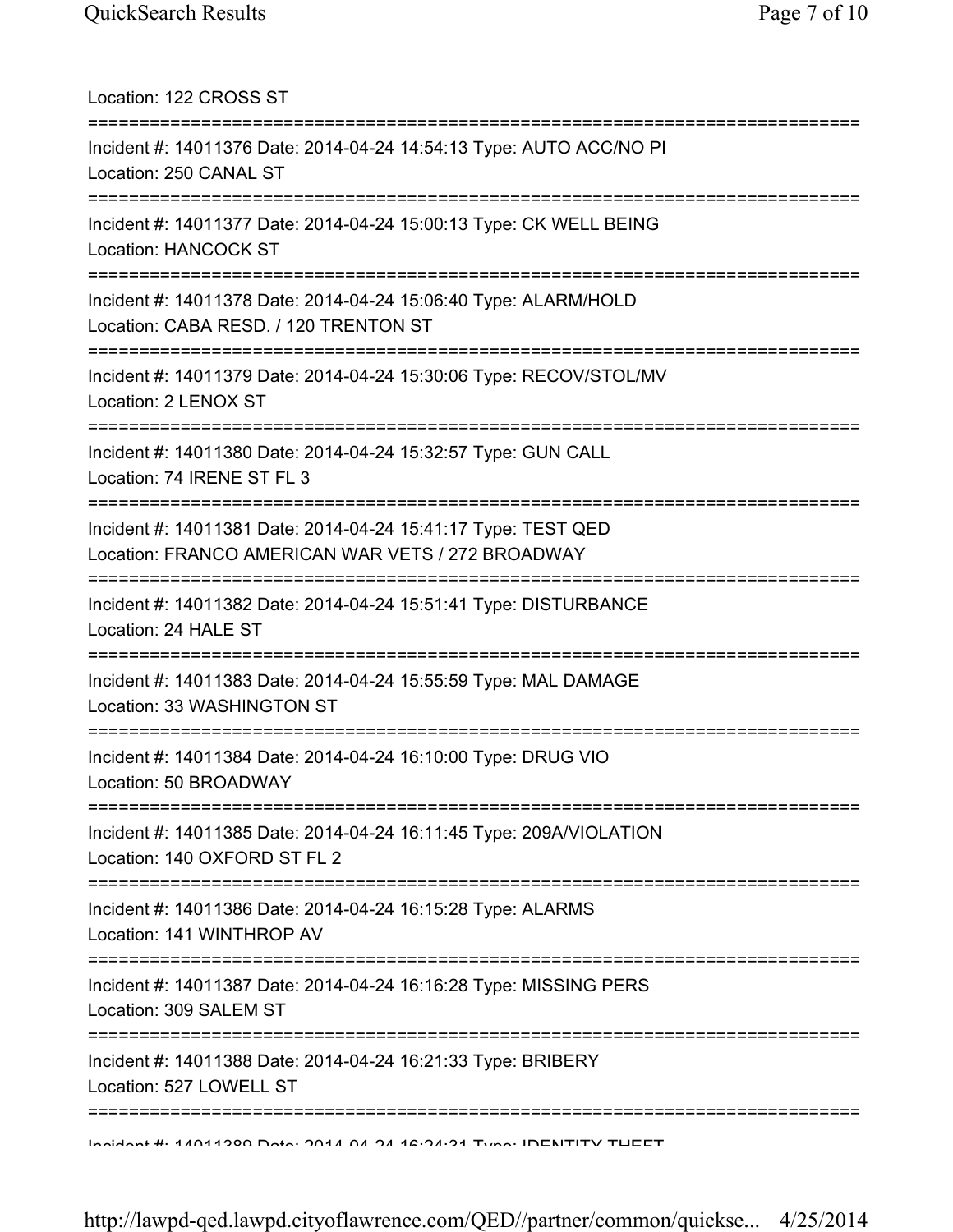| Location: 6 JACKSON TER<br>======================                                                                                       |
|-----------------------------------------------------------------------------------------------------------------------------------------|
| Incident #: 14011390 Date: 2014-04-24 16:28:45 Type: SUICIDE ATTEMPT<br>Location: 21 PILGRIM RD<br>==================================== |
| Incident #: 14011391 Date: 2014-04-24 17:11:09 Type: DISTURBANCE<br>Location: 331 WATER ST                                              |
| Incident #: 14011392 Date: 2014-04-24 17:16:59 Type: LOUD NOISE<br>Location: SANTOS GARAGE / ESSEX ST & WARREN ST                       |
| Incident #: 14011393 Date: 2014-04-24 17:22:46 Type: MAL DAMAGE<br>Location: 120 SPRINGFIELD ST                                         |
| Incident #: 14011394 Date: 2014-04-24 17:37:25 Type: SUICIDE ATTEMPT<br>Location: 6 INMAN ST #8 FL 1                                    |
| Incident #: 14011395 Date: 2014-04-24 17:39:27 Type: GENERAL SERV<br>Location: 10 ALDEN CT #1                                           |
| Incident #: 14011396 Date: 2014-04-24 17:43:43 Type: SPECIAL CHECK<br>Location: 415 HAVERHILL ST                                        |
| Incident #: 14011397 Date: 2014-04-24 18:23:24 Type: MAL DAMAGE<br>Location: 190 HAMPSHIRE ST                                           |
| Incident #: 14011398 Date: 2014-04-24 18:49:39 Type: 209A/VIOLATION<br>Location: 96 PARK                                                |
| :===============================<br>Incident #: 14011399 Date: 2014-04-24 19:02:56 Type: ARREST<br>Location: 7-11 / 703 HAVERHILL ST    |
| =================<br>Incident #: 14011400 Date: 2014-04-24 19:08:19 Type: SUS PERS/MV<br>Location: WINDFIELD ALLOY / 53 MEDFORD ST      |
| Incident #: 14011401 Date: 2014-04-24 19:10:05 Type: SUS PERS/MV<br>Location: 120 MYRTLE ST                                             |
| Incident #: 14011402 Date: 2014-04-24 19:11:53 Type: GENERAL SERV<br><b>Location: MARBLE AV</b>                                         |
|                                                                                                                                         |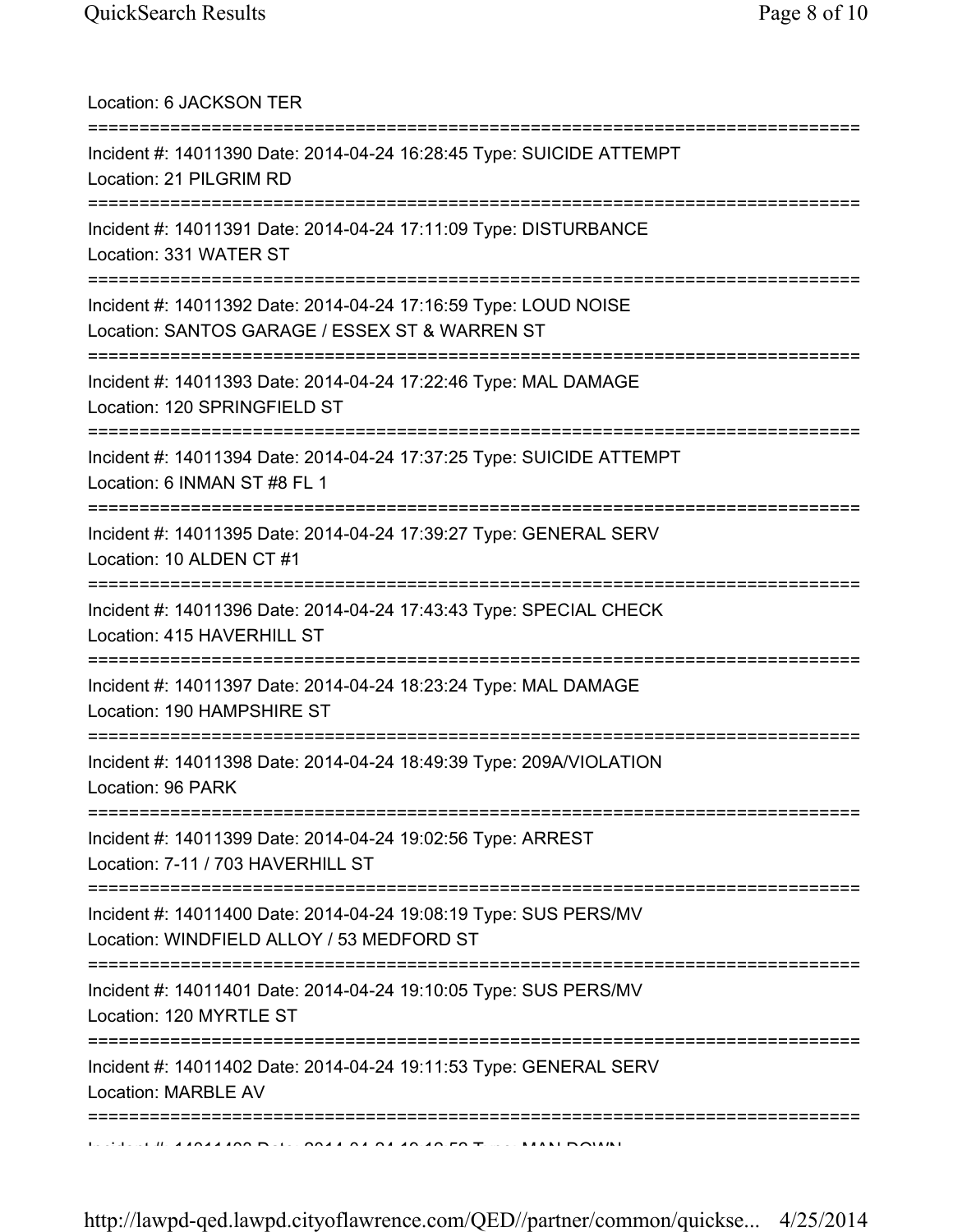| Location: 309 PROSPECT ST                                                                                                           |
|-------------------------------------------------------------------------------------------------------------------------------------|
| Incident #: 14011404 Date: 2014-04-24 19:33:33 Type: SUS PERS/MV<br>Location: 3 FALLON ST                                           |
| Incident #: 14011405 Date: 2014-04-24 19:59:27 Type: AUTO ACC/NO PI<br>Location: CENTRAL CATHOLIC HIGH SCHOOL / 300 HAMPSHIRE ST    |
| Incident #: 14011406 Date: 2014-04-24 20:45:57 Type: DISTURBANCE<br>Location: OAK ST                                                |
| Incident #: 14011407 Date: 2014-04-24 20:47:16 Type: LOUD NOISE<br>Location: 180 HIGH ST                                            |
| Incident #: 14011408 Date: 2014-04-24 20:51:04 Type: SUS PERS/MV<br>Location: KENDALL ST & KING ST<br>-----------------------       |
| Incident #: 14011409 Date: 2014-04-24 21:22:02 Type: RECOV/STOL/MV<br>Location: 101 AMESBURY ST                                     |
| Incident #: 14011410 Date: 2014-04-24 21:23:48 Type: ALARM/BURG<br>Location: LORENZO / 599 CANAL ST                                 |
| Incident #: 14011411 Date: 2014-04-24 21:39:24 Type: ALARM/BURG<br>Location: DUNKIN DONUTS-978-686-1013 / 225 ESSEX ST              |
| =====================================<br>Incident #: 14011412 Date: 2014-04-24 21:43:39 Type: TOW/REPOSSED<br>Location: 300 PARK ST |
| Incident #: 14011413 Date: 2014-04-24 21:45:37 Type: TOW/REPOSSED<br>Location: 24 N BOYLSTON ST                                     |
| Incident #: 14011414 Date: 2014-04-24 22:08:19 Type: MAL DAMAGE<br>Location: 200 BAILEY ST FL 1                                     |
| Incident #: 14011415 Date: 2014-04-24 22:53:46 Type: LOUD NOISE<br>Location: 180 HIGH ST                                            |
| Incident #: 14011416 Date: 2014-04-24 22:59:47 Type: LOUD NOISE<br>Location: 550 BROADWAY                                           |
|                                                                                                                                     |